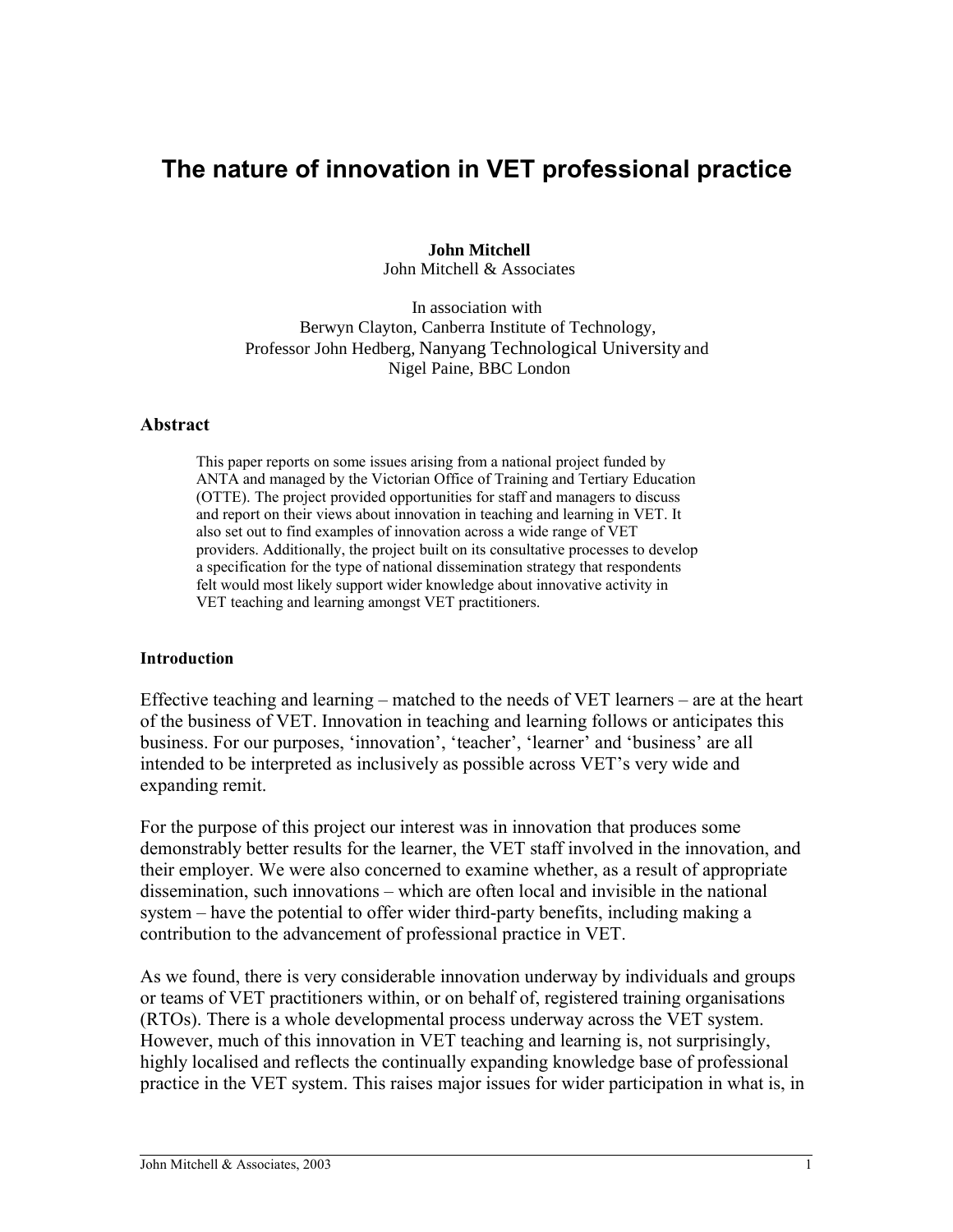detail, a largely organic process of innovation and learning to change the way that teaching and learning practice is applied in VET and industry workplaces.

Using case studies, the final report for the study – to be completed in late April  $2003$ seeks to answer critical questions about the identity and process of innovation in teaching and learning in VET. The findings will encourage greater recognition that many VET practitioners are actively refreshing their practice.

In the paper, the term 'teaching practice' is used as the broad descriptor to cover the activities of VET personnel who may describe themselves as teachers or trainers. 'Teaching practice' extends beyond the conventional classroom-based instruction model, to include a wide range of activities undertaken by teachers that influence learning, such as preparing resource-based learning materials, delivering and assessing in workplaces and using technology in the delivery of education. For many teachers in contemporary VET, having sole control of a classroom of students is uncommon as teaching often involves working in a team and collaborating with educational managers.

## **Literature review**

A substantial literature review was undertaken for this project and is available at <www.jma.com.au/innovation>. The following discussion focuses on two aspects of the literature review: the definitional issues, as the popular concept of innovation needs grounding, and the drivers of innovation, as the drivers greatly influence the nature of innovation.

There is no universally agreed definition in the literature about what constitutes innovation in teaching. But in business, innovation is distinguished from invention in the following way:

Invention is imagining a good idea or concept and turning this concept into a reality.*Innovation* is turning an invention into a product or service that is successful in the market because it fulfils a need or desire of the market (Ellyard, 2001, p.158).

This definition places the emphasis on the innovation providing value for customers. In this project, the VET learners are the customers; and an emphasis is placed on the innovation providing value for customers. These VET learners or customers can be staff employed in a profit or not-for-profit organization, the self-employed, the unemployed or those individuals not yet in the labour market.

This definition of innovation fits the view of Rossett & Sheldon (2001) of the expanding roles of the training professional (see below) as providing customer value. They see the conventional roles of the training professional as designer, developer, deliverer, demonstrator and coordinator. But the new and future roles of the teacher include those of manager, knowledge systems' expert, broker and strategist. The new roles are focused on achieving learner and organizational outcomes.

| Conventionally                     | Now, increasingly, into the future      |
|------------------------------------|-----------------------------------------|
| Developer of individual brainpower | Manager of organisational brainpower    |
| Designer and developer             | Developer and purchaser from outsources |

#### **Table 1: Expanding roles of training professionals (Rossett & Sheldon, 2001, p.12)**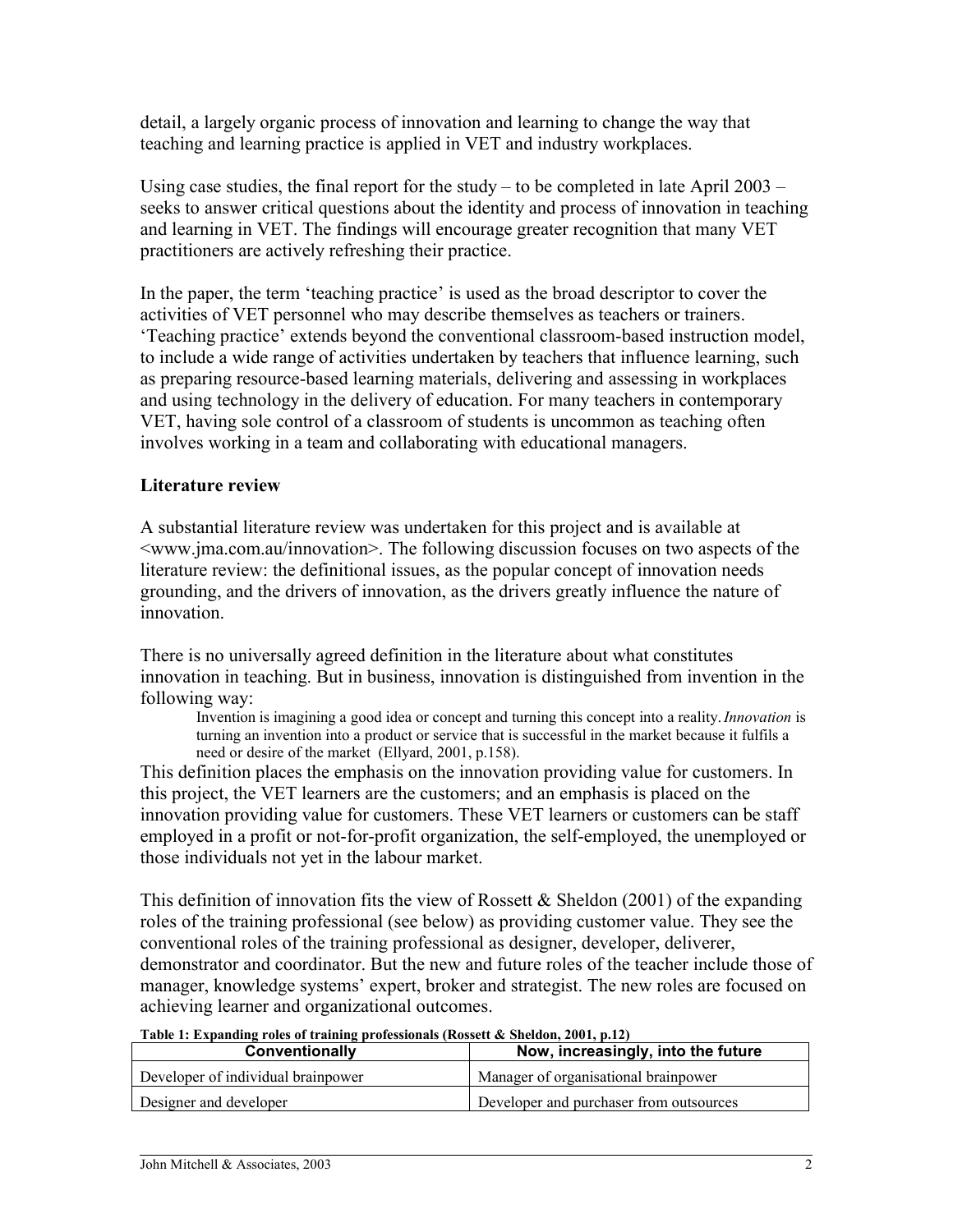| Deliverer or coordinator of classes                                             | Less delivery, more focus on organisational<br>readiness and management of knowledge resources                                    |
|---------------------------------------------------------------------------------|-----------------------------------------------------------------------------------------------------------------------------------|
| Develops and produces events and products                                       | Creates and nurtures place-bound and online<br>environments that continuously support and<br>develop                              |
| Coordinator of short-term events and interactions                               | Broker of systems that start before classes and<br>continue afterwards                                                            |
| Concern about high-quality experience for<br>participants                       | Focus on the systems that encourage and support<br>performance, learning, and strategic results                                   |
| Meeting needs by delivering from inventory                                      | Performance analysis to customise and tailor                                                                                      |
| Developer of content knowledge                                                  | Developer of individual learning power, of the<br>ability to establish associations, find relevant<br>materials, and make meaning |
| Sharing skills and knowledge                                                    | Managing knowledge resources                                                                                                      |
| Demonstrating skills in training analysis, design,<br>development, and delivery | Doing what is needed, working in teams,<br>configuring groups that transcend conventional<br>boundaries, ensuring quality         |
| Focusing on students                                                            | Developing programs for supervisors as well as<br>students                                                                        |
| Measured by "butts on seats" and "hits" on<br>websites                          | Measured by contributions to strategic goals and<br>results                                                                       |
| Solves problems when they emerge                                                | Anticipates and mitigates                                                                                                         |

The logic of this model places the emphasis not only on developing innovative products but also on satisfying the customer. Where training is provided for enterprise clients, the training also needs to satisfy the organization. Ellyard's definition and Rossett  $\&$ Sheldon's approach to innovation were generally supported at the focus groups and in the interviews for this project and guided the case study and vignette research discussed below.

We are all facing increasing personal, professional and organizational challenges. For example, Burns (2002, p.22) suggests that we are moving into a world that is complex and unpredictable; network-based and horizontally integrated; information rich; and, uncomfortably, largely beyond our personal control. For work organizations and workfocused societies, one solution is to assist people to capitalize on their learning capabilities in order to learn more rapidly and to apply that learning:

The new economic paradigm requires flexibility, quality, innovation and knowledge at all levels. Success now depends on how quickly and well employees can transform ideas into better products and services. In the new economy, employees capable of rapid learning and willing to undertake retraining in complex tasks/skills are critical. (Burns, 2002, p.22)

Given this new economic paradigm, it is no surprise that the drivers of innovation in teaching and learning in VET are numerous. They are also profound in their cumulative impact and implications. They also interact and make their presence felt in uneven ways. These drivers include:

 The creation of a competitive training market and user choice in VET since the early 1990's. Recent research (Anderson:NCVER:2003) claims that there is a strong belief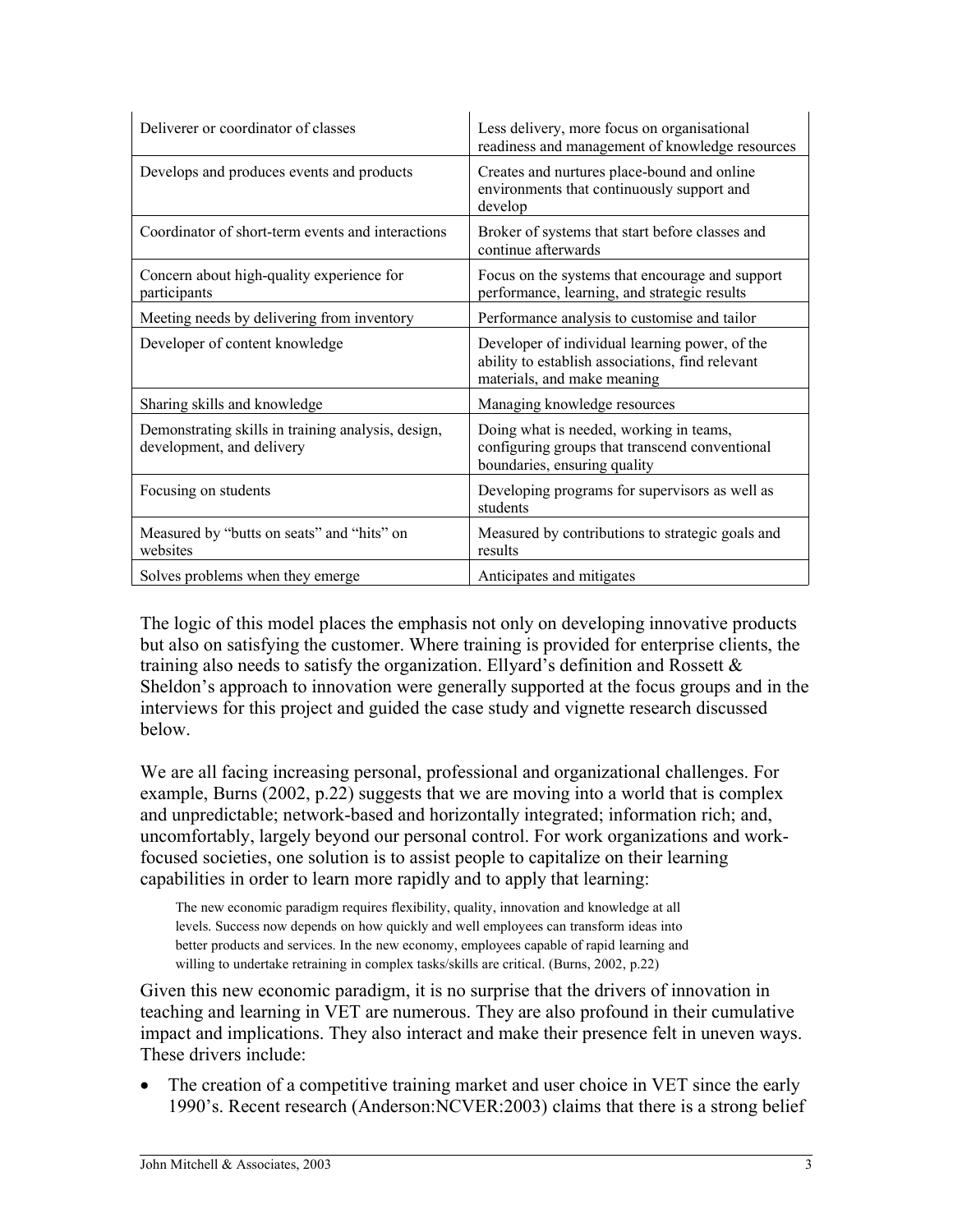amongst chief executive officers of VET organizations, including TAFE, that innovation in VET has been stimulated by these policies. However, amongst other things the same competitive processes have significantly increased fragmentation in the system, reduced the sharing of ideas and practices and led to a significant decline in co-operation. They are also believed by chief executive officers to have burdened most VET providers with significant and growing compliance and regulatory pressures and costs.

- Rising complexity and uncertainty. The growing recognition that our post-modern society is based on much higher levels of complexity and uncertainty due to such factors as global, national, regional and local social and political diversity and pluralism; competing paradigms or world views; conflicting priorities: fundamental challenges to established authority, values, and power; divergent ways of conceptualising and thinking about business, society and economic and social capital; population trends; and changing markets, finance and investment conditions.
- Changing structures of work. These changes include the growth of part time and casual or contingent workforces and the decline of the standard employment model based on fixed hours, long tenure and prescribe benefits and social contracts about mutuality and ethics. This also includes the endless scarcity and mobility of work and new patterns of devolved/decentralised work organisation.

Other drivers of change include the growing economic and commercial value of knowledge and skills; the aggressive spread of the value proposition that we must be able to demonstrate the value of our contribution and effort to throughputs and outcomes; the national training framework which recognises the multiple ways in which workers can acquire skills and for this recognition to be transferable from one context to another; the spread of digital communications which is increasing the need for information technology literacy and fluency across many workforces; the relentless desire to decrease the time to market for delivering products and services; the rise of the concept of being 'time poor'; and the need for agility in delivering goods and services that match the particular preferences, wants and needs of different clusters and market segments.

As a result of the above change drivers, much more of what has been taken for granted in the recent past is being contested; and this has important psychological and attitudinal ramifications for people and society, including the people and cultures of the VET workforces. These many drivers of change impact upon innovation in teaching in VET.

# **Methodology**

The major research methods used in this project include the preparation of a literature review and discussion paper, the conducting of focus groups to test the discussion paper, conducting of interviews, collation of a database, development of case studies and other exemplars, and the conducting of focus groups to test the findings. In total, over the life of the project, sixty nine interviews and ten focus groups were conducted, attended by around one hundred and fifty VET participants.

Five case studies and ten vignettes were prepared for the project report on current practice. Case studies and vignettes have different characteristics and provide different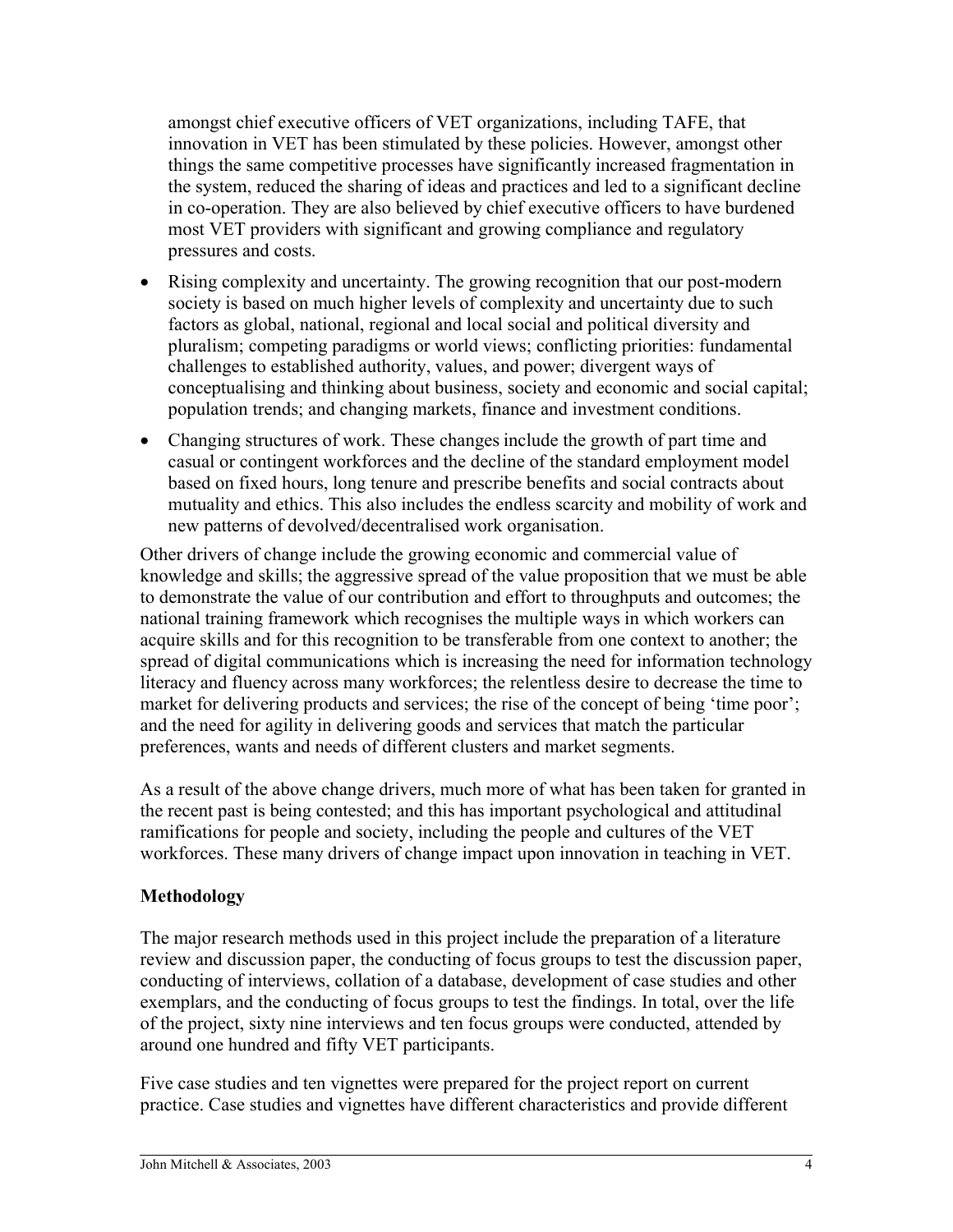benefits for the project, as follows. Case studies are more structured and detailed, employing a rigorous methodology and providing rich illustration of current practice against a theoretical framework. Vignettes are shorter and less structured, often focusing on one or two major aspects of activity, providing insights into practitioners and learners operating effectively in a variety of settings. The five case studies involved a visit to the site while much of the vignette research was undertaken by telecommunication.

Both the case studies and the vignettes illustrate key themes about innovation in teaching and learning in VET, such as the nature of the innovation, drivers of the innovation, how the innovation was fostered and sustained and student outcomes from innovative teaching.

The selection of case studies and vignettes was made in consultation with the OTTE Project Manager and required the approval of the subjects. Innovation abounds in VET, and it was not difficult to identify a spread of types of innovations. A deliberate attempt was made to identify an example from each State and Territory and from metropolitan, regional and rural settings; to provide instances from both public and private providers; and to provide examples of innovation in both assessment and delivery.

The methodology for the case study research followed the following sequence of activities: design (following Yin, 1994: development of case study selection criteria and research questions); conducting (preparation for data collection; undertaking of site visits; conducting of interviews); analysis of data (using an explanation-building technique of theoretical framework, refinement, revision of proposition); and the development of written summaries.

Each of the five case studies highlight issues that are unique to that setting or group, making each case study different, although all case studies illustrate the scope and nature of the innovation; external drivers for the innovation; internal drivers for the innovation; critical success factors for the innovation; whether the impact of the innovation is measurable; implications for professional development; the model of innovation developed; and the transferability of the model.

Field research involving the development of five case studies and ten smaller studies, called vignettes, was undertaken and the names of the fifteen subjects are set out in the two tables below.

| Organisation                     | State/               | Innovation                                                                     |
|----------------------------------|----------------------|--------------------------------------------------------------------------------|
|                                  | <b>Territo</b><br>rv |                                                                                |
| Holmesglen Institute of TAFE     | <b>VIC</b>           | Customised, continually improved, programs for<br>youth at risk                |
| Torrens Valley Institute of TAFE | <b>SA</b>            | Integrating generic skills in electronics teaching,<br>learning and assessment |

|  | Table 1: The main innovation in each of the five case studies |  |  |
|--|---------------------------------------------------------------|--|--|
|  |                                                               |  |  |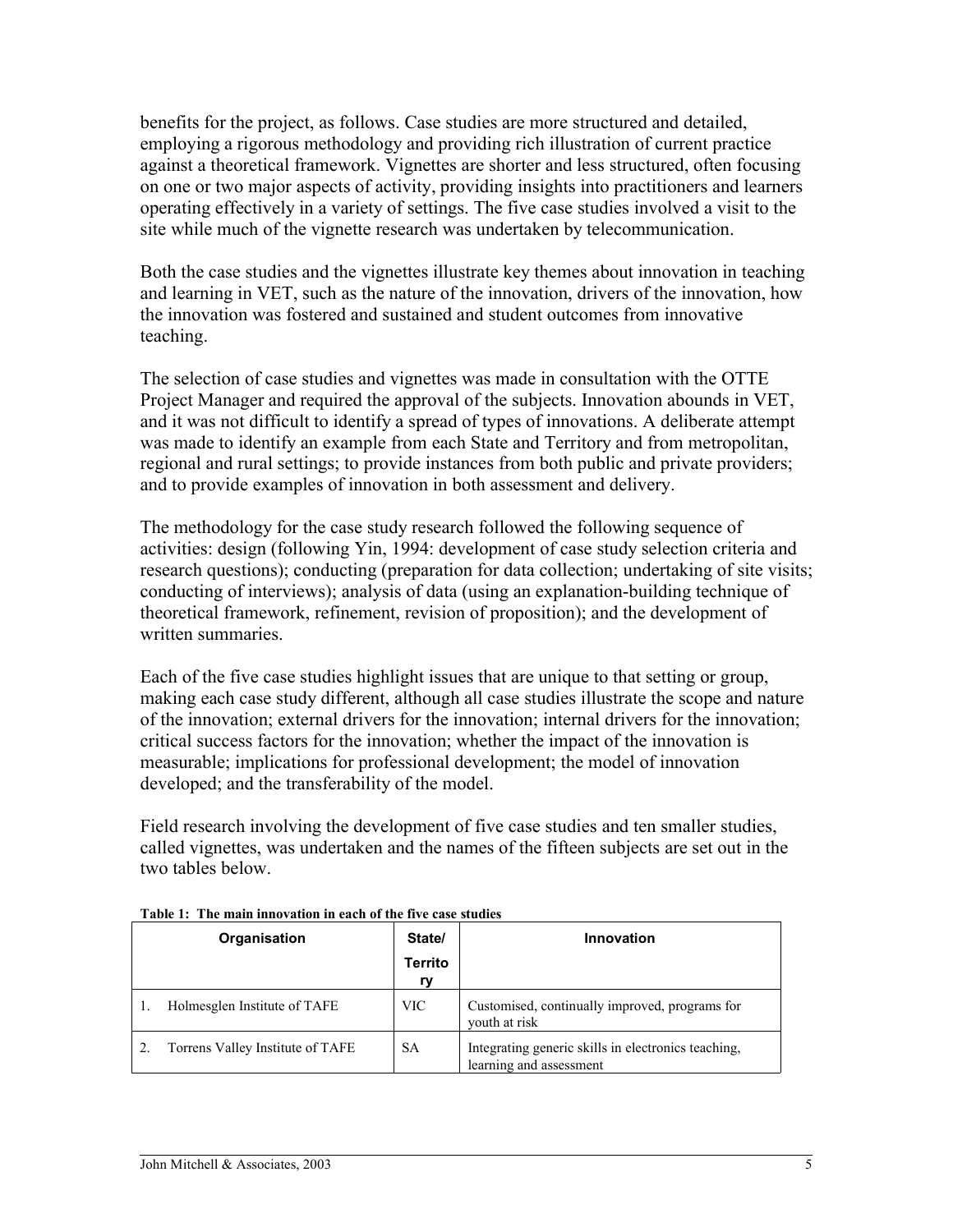|                | Goodwill Industries WA in<br>conjunction with West Coast College<br>of TAFE | <b>WA</b>  | Innovative training solutions in the metals area for<br>trainees with cerebral palsy                            |
|----------------|-----------------------------------------------------------------------------|------------|-----------------------------------------------------------------------------------------------------------------|
| $\overline{4}$ | Institute of TAFE Tasmania                                                  | <b>TAS</b> | Re-inventing the teaching of textiles by using a<br>simulated factory for textile workers. Learner-<br>focused. |
|                | Open Learning Institute of TAFE                                             | <b>OLD</b> | Managing the convergence of technologies and<br>processes to support distance students                          |

The following table identifies the main innovation in each of the vignettes.

|                | Organisation                                                       | State/               | Innovation                                                                                                       |
|----------------|--------------------------------------------------------------------|----------------------|------------------------------------------------------------------------------------------------------------------|
|                |                                                                    | <b>Territo</b><br>ry |                                                                                                                  |
| 1.             | Caterpillar Institute VIC                                          | WA                   | Innovative learning in heavy vehicles training                                                                   |
| 2 <sub>1</sub> | Brisbane and North Point Institute of<br><b>TAFE</b>               | QLD                  | Simulated training assessment environment in<br>engineering for trainees and apprentices                         |
| 3 <sub>1</sub> | Centrelink Call Centre, Coffs Harbour<br>and North Coast Institute | NSW/A<br><b>CT</b>   | Collaborative provision of call centre,<br>telecommunications training in a regional centre                      |
| 4.             | East Gippsland Institute of TAFE                                   | <b>VIC</b>           | Use of workplace-based mentors for training delivery<br>of Community Services program across Gippsland<br>region |
| 5.             | Manufacturing Learning Centres,<br>Mitsubishi Motors Australia     | <b>SA</b>            | Delivery of VET in Schools in industry                                                                           |
| 6.             | TNT, TDT Australia and six providers                               | National             | Developing good practice methods using a national<br>community of practice                                       |
| 7.             | Open Training and Education<br>Network (OTEN)                      | <b>NSW</b>           | Extensive integrated electronic support for distance<br>students                                                 |
| 8.             | <b>Photography Studies College</b>                                 | <b>VIC</b>           | Innovative teaching, modelling client-responsiveness<br>and industry knowledge                                   |
| 9.             | Nabalco/DEET – East Arham Land,<br>NT                              | NT                   | Innovative delivery of VET unemployed<br>Indigenous students in remote Arnhem Land                               |
|                | 10. Hunter Institute, NSW                                          | <b>NSW</b>           | Multiple innovations from a whole of organisation<br>approach                                                    |

**Table 2: The main innovation in each of the ten vignettes**

Two of the case studies and one of the vignettes are discussed below. Although they each involve traditional trade-related teaching, they were selected for this paper because they involve very different student groups, contexts, drivers and outcomes, reinforcing the point that the nature of innovation in teaching in VET is varied.

## **Findings**

Following is a discussion of major findings from the case study involving Holmesglen Institute, the vignette involving Caterpillar Institute (WA) and the case study involving Goodwill Industries and West Coast College.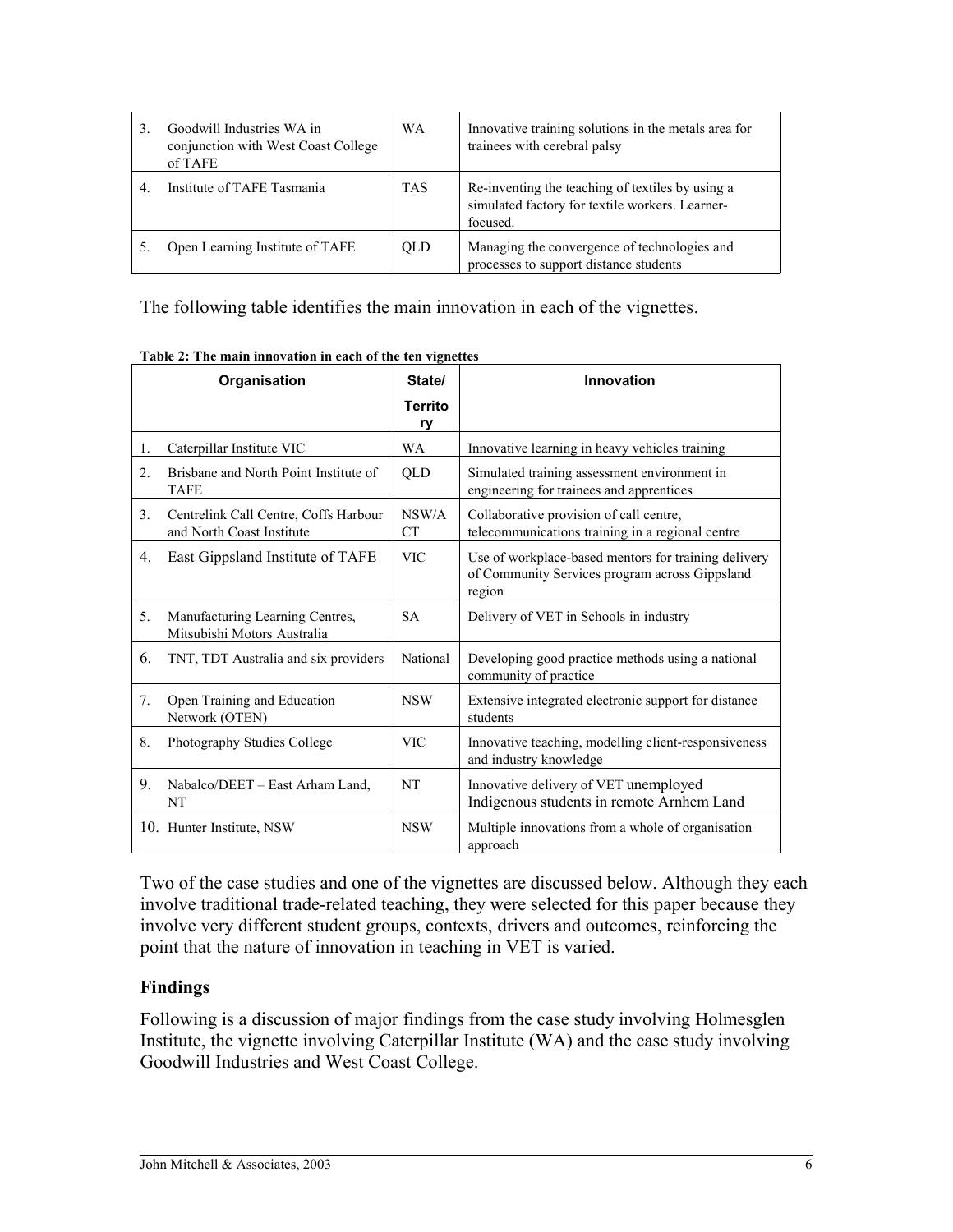The VET system faces the ongoing challenge of providing a range of pathways from secondary school into VET to suit different types of students. In 1982 Holmesglen Institute of TAFE in suburban Melbourne commenced offering what was to become a successful introductory trade course for 15-18 year old students from local secondary schools. This Trade Technical Orientation Program (TTOP) was innovative in the 1980s. It provided a pathway into VET and then into jobs for students who did not fit in with routine secondary schools. Holmesglen has continually improved the program since. As a result, in 2003 the program remains innovative and staff continue to improve the model to suit each new intake of students and changes in the job market. The case study shows that it is possible for a long-established VET program to still demonstrate innovation in teaching and learning.

The Trade Technical Orientation Program (TTOP) is designed to provide orientation studies in a range of different trade and technical areas, including building studies, bricklaying, plumbing and sheet-metal, metal fabrication and welding, electricity/electronics, furniture manufacturing, horticulture, glass and glazing, painting and decorating and fitness and recreation. Students also undertake academic studies in mathematics, science and English. The course is particularly relevant for students considering an apprenticeship. Students spend four days a week at Holmesglen and one day in a placement, learning on-the-job. A normal week for a student is as follows: Monday and Thursday, studying two different trades; Tuesday-Wednesday, academic work; Friday, job placement.

Modifications and improvements of the program are the result of three different forces: feedback from students, feedback from industry and ideas from staff. For instance, on Mondays, all the TTOP students regularly gather together with the staff to discuss the students' views and concerns. Changes to the program can follow these exchanges. Also, representatives from industry are often invited to address the groups. Trevor Perry, the manager of the Plumbing and Construction Finishing department at Holmesglen, who oversees the program, describes how innovation is part of the normal way the program is managed:

We make changes to the program each year. For instance, if a trade is not satisfying the kids, we change it. But we always try to make sure there are job opportunities at the end of the program. In 2000 we made changes to the academic content of our program: the course wasn't defined well enough, in terms of the students, so we altered the curriculum to suit the students. For example, we changed the science curriculum in order to fit with trades the students were learning about.

In 2002 the staff spent time planning for the integration of TTOP with the new qualification, the Victorian Certificate of Applied Learning (VCAL). Despite the name change to TTOP/VCAL the underlying approach from Holmesglen staff will continue to be responsive to changing student and industry needs. Trevor Perry believes that, for students, the close linking of skill development within TTOP with national competencies will add further value to the program.

The Caterpillar Institute (WA) vignette shows that there can be many dimensions to innovation in teaching. Multiple learner-support initiatives are identified in this vignette, involving mechanics from the light vehicles field acquiring qualifications in the heavy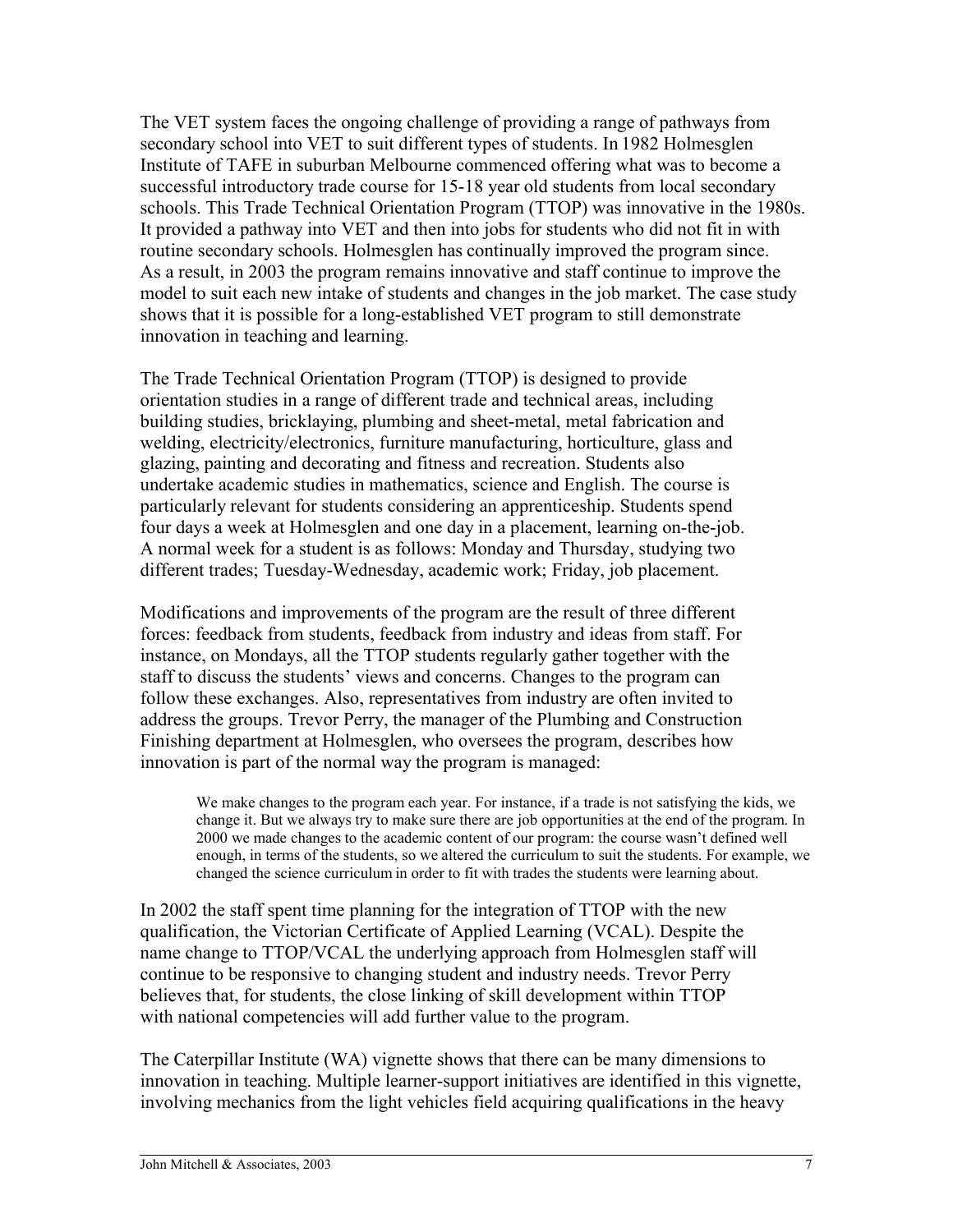vehicle field, to meet a significant industry skill shortage. The innovations relate to learner support arrangements that allow for the recognition of current competencies, using a variety of assessment and delivery strategies, and providing individual support, including changing the time-frame for the program to suit participants and their companies. This integrated, multi-dimensional service-based approach to innovation in teaching, in response to industry needs, has resulted in offers of employment for all participants in the three inaugural programs conducted in 2002-2003.

The Caterpillar Institute (WA) Pty Ltd has operated as a Registered Training Organisation since early 2001. It is a joint venture between Caterpillar, a global leader in heavy vehicles and Westrac Equipment Pty Ltd, a leading Western Australian retailer of heavy vehicles. The Institute offers training and assessment services in the following areas: Certificate II Automotive (Mechanical Vehicle Servicing); Certificate III in Automotive (Mechanical- Heavy Vehicle Mobile Equipment; Plant/Earth Moving /Agriculture; Post Trade Technical Training; Machine Operator Training; Occupational Safety and Health; Assessment and Work Place Training; and Front Line Management.

In response to a critical skill shortage for heavy vehicle mechanics, the Caterpillar Institute designed an innovative Trade Upgrade program that allows trades people in the Light Vehicle Industry to upgrade their skills so they can work within the Heavy Vehicle Industry. The Trade Upgrade program enables trades people with a Certificate III in Light Vehicle Mechanics Trade to upgrade their skills and knowledge to the Certificate III in Heavy Vehicle Mobile Equipment, within the Automotive Training Package.

During 2002 the Caterpillar Institute advertised the new Trade Update program and received 150 enquiries, resulting in 35 interviews and the selection of 8 mechanics in the first intake. As a result of the program, all participants gained employment in the heavyduty mechanical industry. Caterpillar Institute (WA) presently has a waiting list of people wanting to undertake the program and is now conducting the program in two locations: Perth and Kalgoorlie. The participants in the Kalgoorlie group were employed by WesTrac on the basis that they would complete the trade upgrade. The employer is releasing them on full pay to attend the block release training.

One key message from this vignette is that VET teachers need skills in at least four domains:

- vocational skills such a knowledge of heavy vehicle mechanics;
- adult learning/teaching skills such as a knowledge of how to support resource-based learning;
- VET-sector specific skills, such as how to assess competencies using a variety of strategies;
- personal skills, such as how to assist students develop self-confidence to function a partially self-managed learning environment.

Another message from this vignette is that new roles for teachers, following Rossett  $\&$ Sheldon (2002), include, firstly, contributing to the many support systems created by the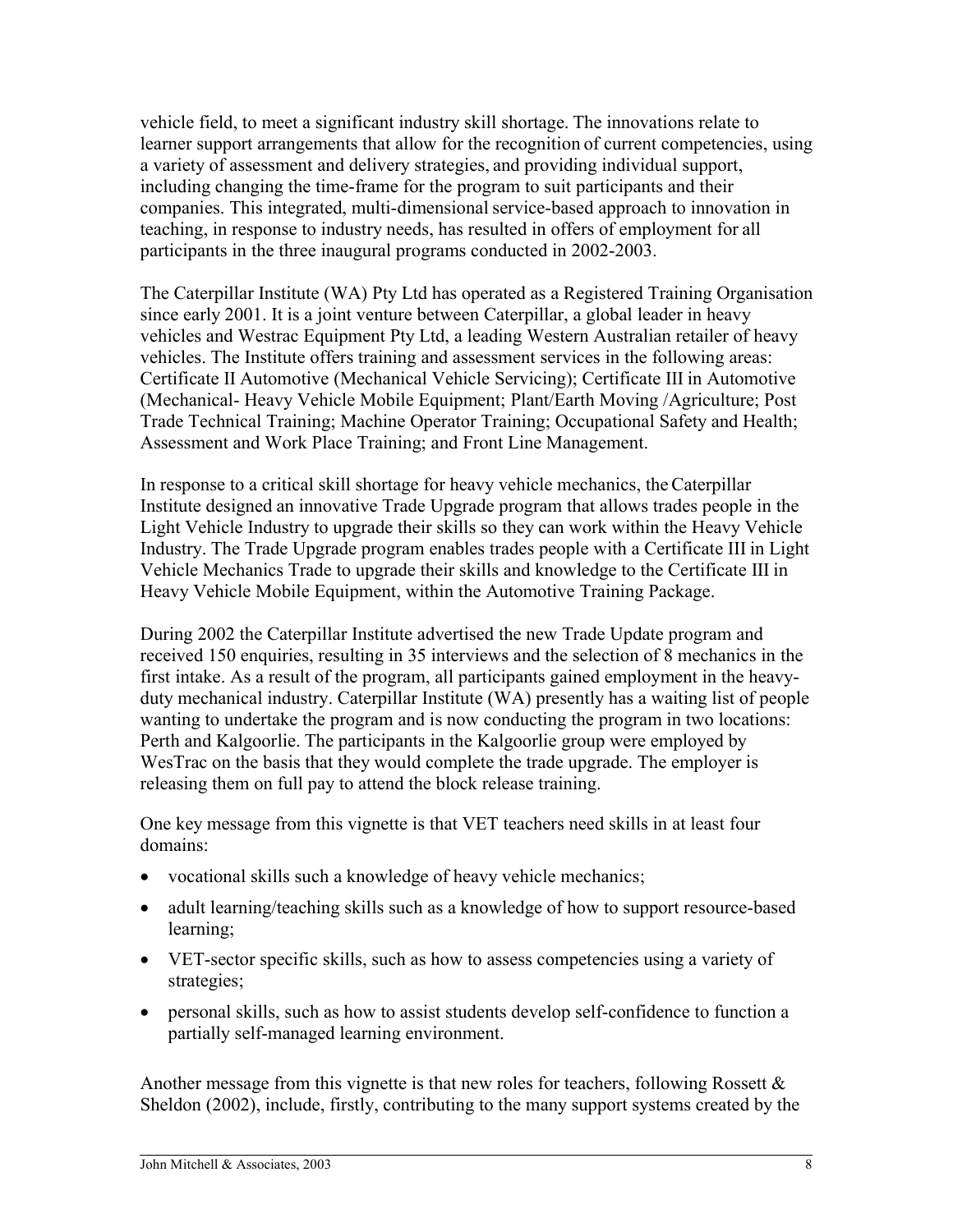training company that encourage and support the individual's learning; and, secondly, managing knowledge resources developed by others.

Goodwill Industries, the subject of a case study, is a light manufacturing engineering business owned by the Cerebral Palsy Association of Western Australia Limited. It is an employment service providing a 'supported employment opportunity' for fifty-six people with a range of disabilities. Funding for employees is provided through the Commonwealth Government Department of Family and Community Services.

Goodwill is about twenty kilometres from Perth. It makes housing and construction hardware such as brick ties, building straps, brackets and washers. It also produces light engineering products such as ladders, chairs, scaffold equipment and gas manifolds, and cabins for four-wheel drive vehicles. Jobs performed at Goodwill include machine operating, product assembly, packaging and stores work.

One of Goodwill's specific aims is to provide training and support to assist employees to develop vocational and education skills. An innovative approach to the development of competencies within the Metals and Engineering Training Package was initiated in 2001. Besides the teaching of core skills, the innovation in teaching and assessment at Goodwill included the introduction in 2001 of competency-based, workplace training for its supported employees, as part of the implementation of the Metals and Engineering Training Package.

According to Christine Evans from West Coast College, the innovation has moved through two stages since 2001. Firstly, the introduction of the Training Package involved considerable analysis of the units and elements of competence to identify the competencies and elements that are relevant to the Goodwill employees. Phil Pitchers, Manager of Goodwill, explains:

Our supported employees may never gain a Certificate I or II, which is not necessarily the goal for most. We want them to acquire competencies and we want to be able to assess them against national standards.

The second stage of the innovation, in 2002, involved the development of flexible assessment tools, which provided many challenges.

The innovation in providing competency-based, workplace training as part of the implementation of a Training Package is being progressively improved, particularly in the area of assessment. For instance, there is a new focus on pre-training assessment that includes the assessment of each employee by a speech pathologist, occupational therapist and physiotherapist. Phil Pitchers explains the importance of such specialist input:

The assessment conducted by these specialists leads to the design of training customised for the individual. For instance, at this early stage, the speech pathologist can tell you many things: for example, cognitive skills, retention ability and the ability to communicate.

Another improvement involves the new ways training is customised to suit the student. Ned Cocivera, Goodwill's training manager, explains:

We are tailoring better the way we present training. Initially we grouped students according to their disabilities. The next step is to group students according to whether they have speech, hearing or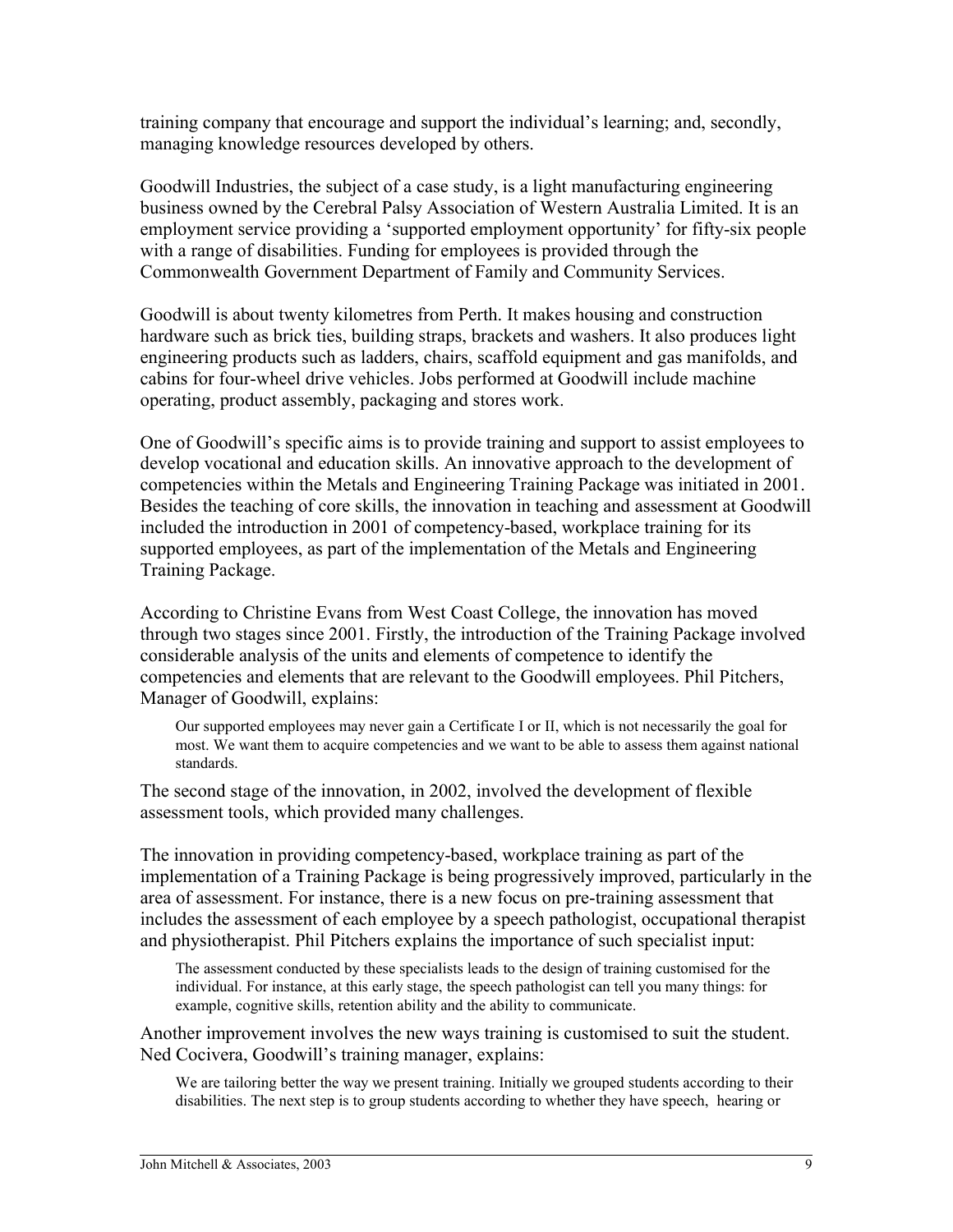retention deficiencies. We use a range of methodologies, particularly role playing and visuals, such as PowerPoint.

The model of competency-based, workplace training for employees with cerebral palsy and other disabilities will be sustained at Goodwill Industries because of the staff and employee commitment to a transparent training and assessment process which benefits all parties.

# **Discussion**

The particular and local instances of practitioner innovation found in the research for this project serve as a reminder of the many different ways in which VET practitioners are innovative. Identifying good practice is a key to fostering innovation as it profiles champions and also encourages the creation of collaborative mechanisms to further explore good practice.

The contexts for teaching and learning in VET are changing continuously, encouraging the development of innovative methods. The enterprise training demands on VET are as diverse as there are enterprises and the roles for VET teachers in providing workplace training are manifold. There is limitless scope for innovation in teaching and learning in VET.

Pressures for change are flowing with increasing force into teaching and learning practice within VET. Historically, VET has been the most sensitive sector of education to shifts in community and industry needs. Indeed, its identity has been built by the flexibility of its educational content and provision. As a consequence of this ongoing change, wider, deeper and more frequent innovation is now needed in VET teaching and learning practices.

The pace and quality of transformational change in the educational performance of the national VET system is a major policy matter. Innovation in teaching practice - in response to the learner-centred agenda contained within national training reform – is of great significance. VET practitioners need to change their practice, increase their knowledge base and skills and adapt VET pedagogy in order to maintain the critical bridging role that teachers and trainers must play between learner aspirations and learner achievements.

The appropriate growth and development of a skilled teacher/trainer workforce underpins VET's future and must be addressed by the leadership and management of VET organisations. Positive responses to change also define the future standing and status of professional practice in the sector.

In summary, our project has concluded that there are good grounds for optimism about innovation in teaching and learning practices in VET.

The VET sector needs highly informed practitioners who know about successful practice elsewhere in the sector and can match this with appropriate innovations of their own.